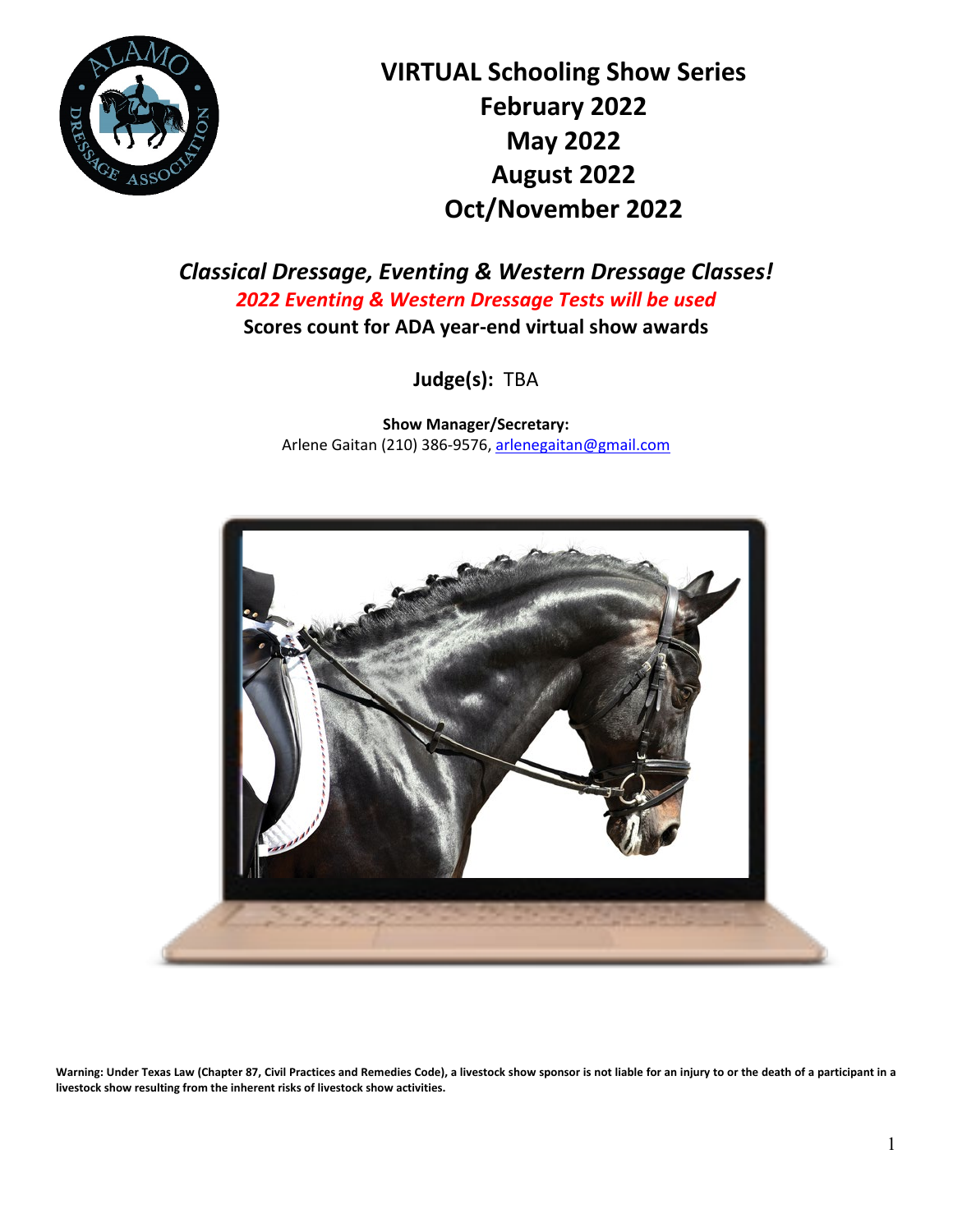# **Classes**

| <b>Class Number</b>               | <b>Class</b>                          | <b>Division</b>      |
|-----------------------------------|---------------------------------------|----------------------|
| 101                               | Leadline - 8 years and under          | <b>JR</b>            |
| 102                               | <b>Walk Equitation</b>                | JR<13                |
| 103                               | <b>Walk-Trot Equitation</b>           | JR <sub>13</sub>     |
| 104                               | W-T-C Equitation under 13             | JR                   |
| 105                               | W-T-C Equitation 13 and over          | <b>JR</b>            |
| 106                               | W-T-C Equitation Adult Amateur        | AA                   |
| 107                               | Introductory A                        | O, AA, JR<13, JR>=13 |
| 108                               | Introductory B                        | O, AA, JR<13, JR>=13 |
| 109                               | Introductory C                        | O, AA, JR<13, JR>=13 |
| 110                               | Training 1                            | O, AA, JR<13, JR>=13 |
| 111                               | Training 2                            | O, AA, JR<13, JR>=13 |
| 112                               | Training 3                            | O, AA, JR<13, JR>=13 |
| 113                               | First 1                               | O, AA, JR            |
| 114                               | First 2                               | O, AA, JR            |
| 115                               | First 3                               | O, AA, JR            |
| 116                               | Second Test 1                         | O, AA, JR            |
| 117                               | Second Test 2                         | O, AA, JR            |
| 118                               | Second Test 3                         | O, AA, JR            |
| 119                               | Third Test of Choice                  | O, AA, JR            |
| 120                               | <b>Fourth Test of Choice</b>          | O, AA, JR            |
| 121                               | <b>FEI Test of Choice</b>             | O, AA, JR            |
| 122                               | Freestyle Test of Choice              | O, JR                |
| 201                               | <b>USEA Eventing Test of Choice</b>   | O, JR                |
| 301                               | WD Introductory Level Test of Choice  | O, JR                |
| 302                               | WD Basic Level Test of Choice         | O, JR                |
| 303                               | WD Exceptional Riders Test of Choice  | O, JR                |
| 304                               | WD Level 1-5 Test of Choice           | O, JR                |
| 305                               | WD Freestyle Test of Choice           | O, JR                |
| 401                               | JR/YR Handler's test*                 | JR<13, JR >=13       |
| *JR/YR Handler's test found here: | https://www.alamodressage.org/Compete |                      |

### **Fee schedule:**

| Open Show Member Class Fee per class                               | \$20.00 |
|--------------------------------------------------------------------|---------|
| Open Show Non-ADA Member* Class Fee per class                      | \$30.00 |
| Optional Ribbon Fee per Class (If you want a ribbon mailed to you) | \$ 5.00 |
| Office Fee                                                         | \$10.00 |

#### **\*If you join ADA you save \$10 per class – 6 non-member fees pays for your membership!**

#### **RULES AND GENERAL INFORMATION**

#### **1. DIVISIONS:**

- **Adult Amateur (AA):** A rider age 21\* and over who does not receive remuneration for instructing or coaching riders, or training or riding horses.
- **Junior- Under 13:** A rider under age 13.
- **Junior – 13 and over:** A rider between the ages of 13 and 20.
- **Open:** Any rider who does not fall in the Adult Amateur or Junior divisions.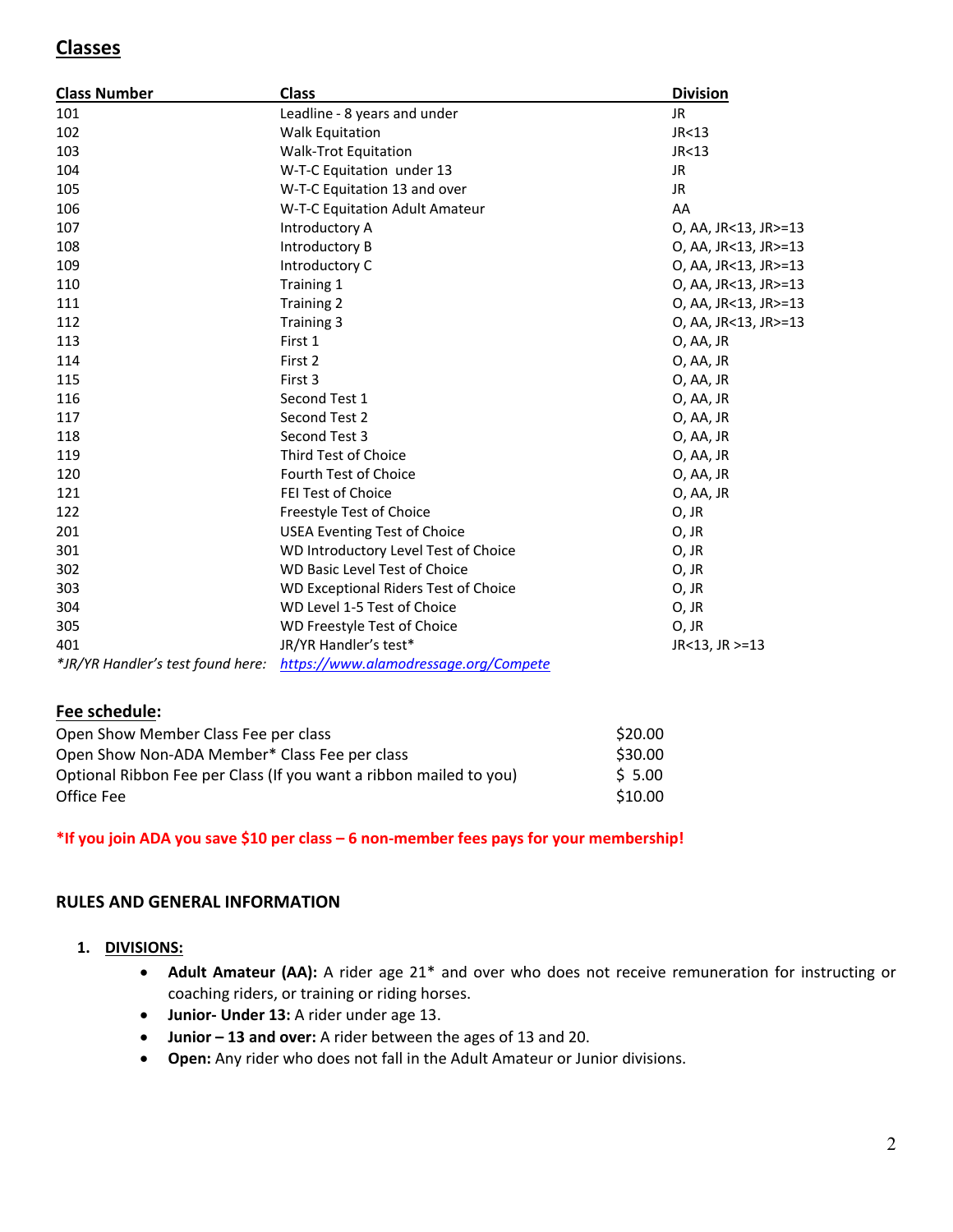#### **2. ENTRY PROCEDURES: PLEASE READ CAREFULLY!**

#### A. **Show Entries:**

- 1. Online only: [www.alamodressage.org.](http://www.alamodressage.org/) Complete entry and pay on-line.
- 2. Please include a YouTube link of your ride(s) where requested.
- 3. Horse/rider are not officially entered until payment & completed entry are received.
- 4. Entries and videos must be submitted at the same time and received by closing date listed on www.alamodressage.org.

### **B. How to Video Your Ride:**

- **1.** Rides must be videotaped from "C" with a view of the arena that captures as much of the arena as possible, and letters are clearly visible. You may zoom to the far end of arena, but judge must be able to see where the rider is in relationship to the arena. This is to ensure the judge can evaluate size and shape of circles and other figures.
- **2.** Arena and arena letters must be clearly marked.
- **3.** Standard or small arena is acceptable. Any safe footing is allowed.
- **4.** Sound must be "on" but no music unless it is a freestyle.
- **5.** Tests may be called, but NO coaching allowed during the test.
- **6.** Riders must salute (if required by the test) at the beginning of the test and at the end of the test.
- **7. Freestyles:** Music must be clearly heard on the video.
- **8. Leadline & Equitation**: Horse and rider combination must show at least 20 meters of each gait required at the level, in each direction, including upward and downward transitions, and a halt facing "C".
- **9.** Videos that are poor quality (shaking, unsteady, not showing full arena (except far end see #1 above) or too far away to be visible, etc…) may result in elimination.
- **10.** Download your video to [YouTube](https://www.youtube.com/) and clearly label your video using the following *naming convention*:

First Name + Last Name + Horse Name + Test Level + Test Number Examples: "Charlotte Dujardin Valegro First Level Test 3" "Jane Smith Rusty WD Level 1 Test 3"

C. Show management reserves the right to limit entries, add, combine, or divide classes, add, substitute or change officials, modify or cancel awards and prizes and/or make whatever changes are required by circumstances to the competition specifications listed herein. Show management reserves the right to cancel classes insufficiently filled and to refuse or require withdrawal of an entry for cause deemed sufficient by show management.

# **3. TESTS:**

- A. The 2019 Dressage tests can be found at [http://www.usdf.org/competitions/competitors/tests.asp.](http://www.usdf.org/competitions/competitors/tests.asp)
- B. USEA tests can be found at [www.useventing.com/](http://www.useventing.com/)
- B. Western Dressage tests can be found at<https://westerndressageassociation.org/wdaa-tests/>
- C. Copies of tests will be email to riders within 30 days after the end of the show (July 31).
- 4. **LATE ENTRIES**: Not permitted.